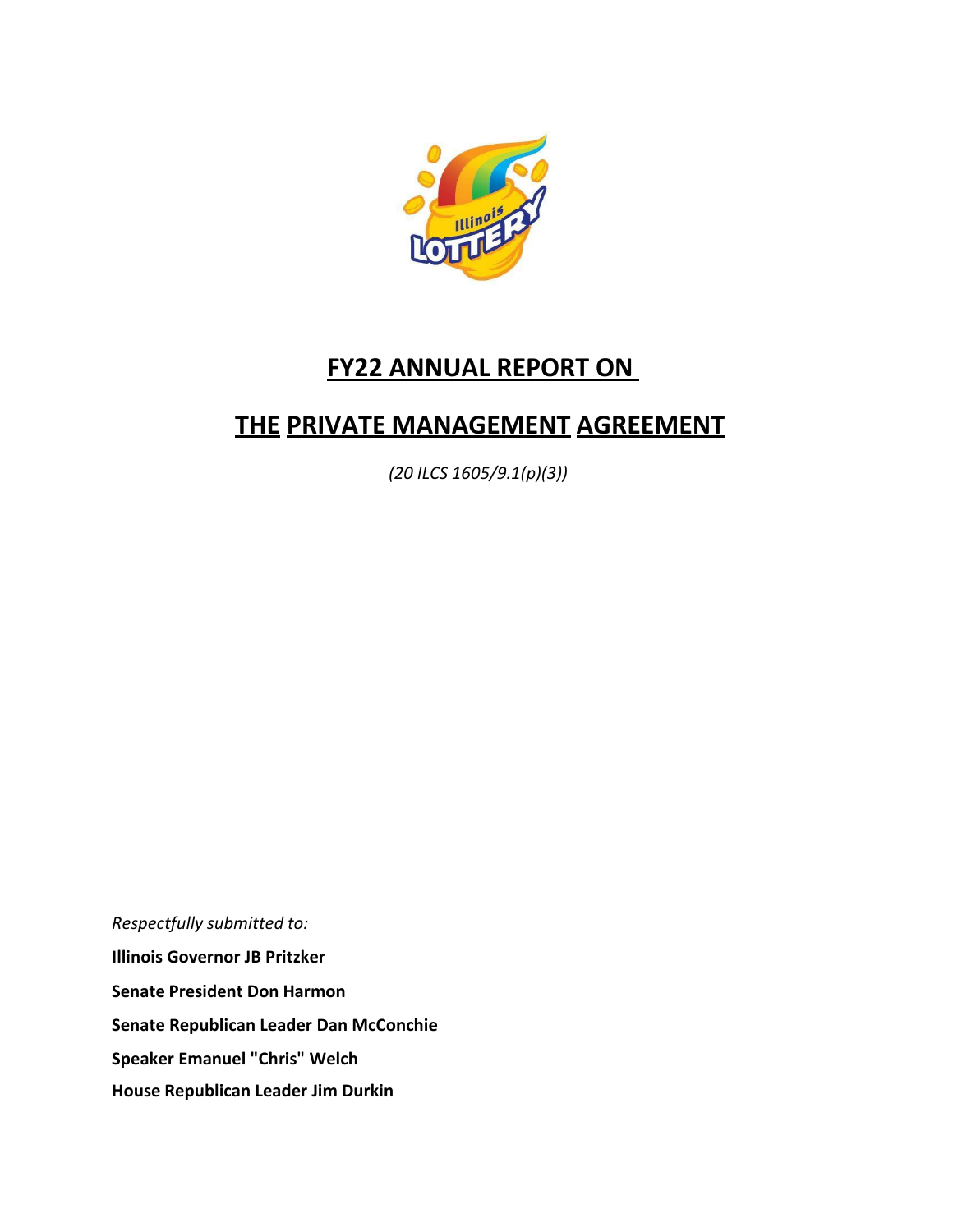# **The Illinois Lottery -- Private Management Background**

In 2009, the Illinois General Assembly passed legislation requiring the State to seek a private manager for the Lottery ("Department"). Consequently, the Department engaged its first private manager pursuant to the process outlined in Section 9.1 of the Illinois Lottery Law (20 ILCS 1605). The winning bidder was Northstar Lottery Group, LLC ("Northstar"), a consortium comprising the Department's then-current supplyvendors, GTECH Corporation and Scientific Games International, Inc. The Department entered into a private management agreement with Northstar on January 18, 2011, and Northstar entered into supply agreements with GTECH and Scientific Games.

On September 18, 2015, the Department, Northstar, International Gaming Technologies ("IGT" formerly GTECH), and Scientific Games ("SGI") entered into a Letter Agreement of Termination due to performance issues. Subsequently a Request for Proposal ("RFP") was released for a new private management partner. Camelot Illinois ("Camelot") was the sole bidder. The Department and Camelot entered into a new 10-yearprivate management agreement ("PMA") on Oct. 13, 2017.

In January 2018, Camelot replaced Northstar as private manager and completed the transition of key business functions in Q3 of FY18. A comprehensive and extensive technology transition took place in parallel and largely concluded in Q4 of FY19. The technology transition included a new central gaming system, a new instant ticket management system, a new internal control system, all new retail terminals andequipment, a new iLottery platform, website and mobile app. Camelot continues to perform private manager responsibilities as of the date of this report.

#### **FY22 Updated Annual Business Plan Objectives and Initiatives**

#### **Primary FY22 Objectives**

- 1. Maintain flexibility in a rapidly changing operating environment, including changes created from the ongoing Covid-19 pandemic.
- 2. Modernize the Illinois Lottery portfolio through game adjustments, new games, and omni-channel experiences.
- 3. Establish and invest in retail best practices.
- 4. Continue to grow player-ship and responsibly engage players on the Illinois Lottery iLottery platform

#### **Primary FY22 Initiatives**

- 1. Retail Expansion. Expand retail by expanding into Walmart and focusing on the recruitment of independent retailers
- 2. Retail Improvement. Improve retail performance by implementing best practices
- 3. Innovation. Introduce new game innovation with Fast Play Online and Scan-N-Play for retail
- 4. Portfolio Modernization. Add 3<sup>rd</sup> drawing to Powerball and improve Pick Game profitability
- 5. iLottery Growth. Attract new players, increase sales, offer new gameplay and player engagement

#### **FY22 Financial Projections**

- 1. Operating Revenue \$3,357 million
- 2. Operating Income \$799 million
- 3. iLottery Revenue \$206 million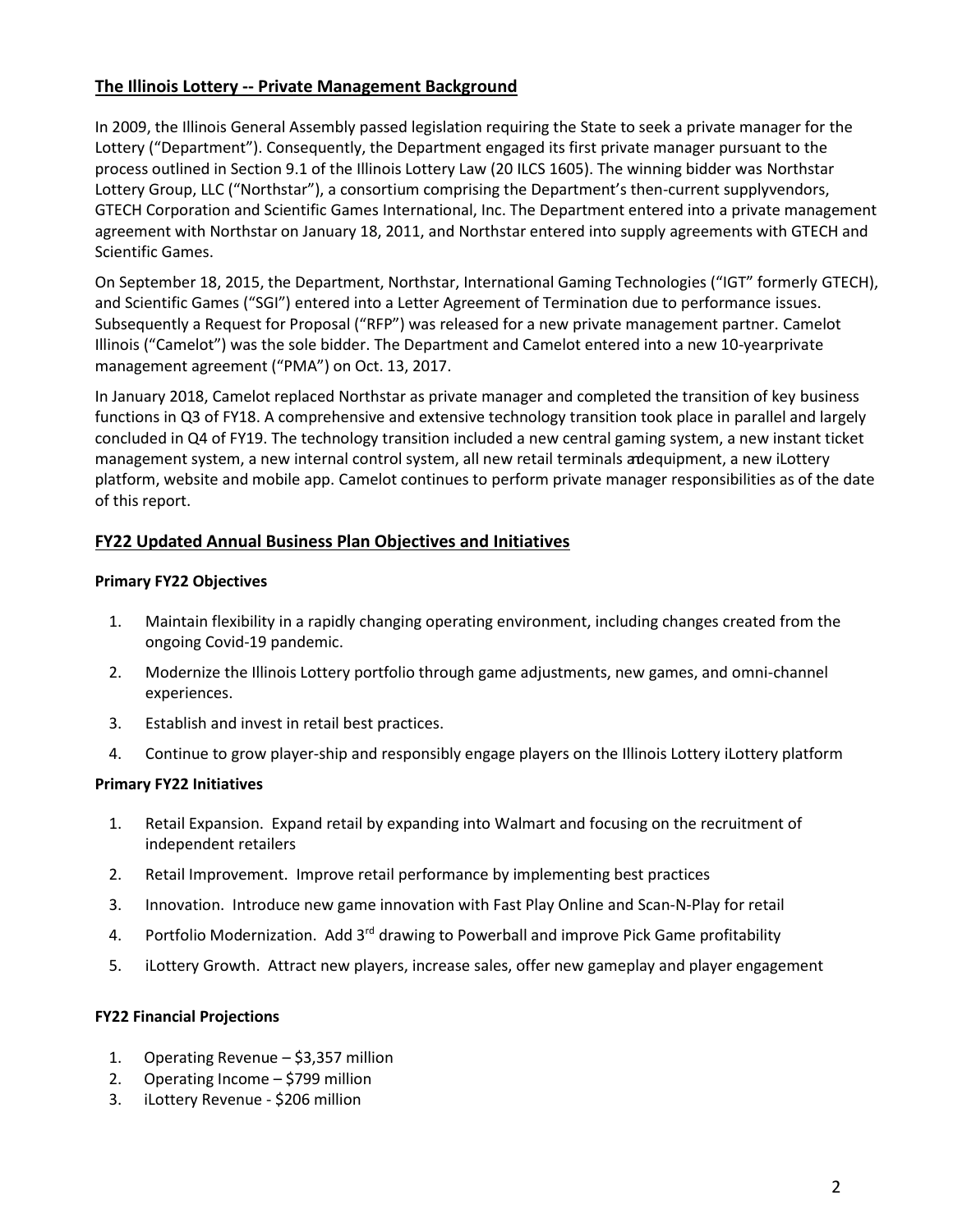## **FY22 Executive Summary**

## *The Annual Private Management Agreement Report, per Illinois statute, is due 30 days prior to year-end. As a result, the following information is reflective of Quarters 1, 2 and 3 of FY22. A FY22 Q4 PMA report will be submitted after year end that will reflect the full fiscal year.*

The FY22 Updated Annual Business Plan (Plan) sets forth Camelot's business objectives, initiatives and financial projections for the year. The positive macro-economic factors of the pandemic that helped fuel the Lottery's best sales year ever in FY21 continued to linger during FY22. Coupled with strong Powerball sales and new game innovation, those factors have allowed Camelot to keep pace with last year's record results. Through Q3 of FY22, Operating Revenue is \$2,558 million, which is 2% more than Plan projections and 0.6% more than the same period in FY21. Operating Income is \$610 million, which is more than 3% over Plan projections and 7% more than the same period in FY21. Strong FY22 Operating Income performance has largely been driven by adjustments that were made to the liability limits of our Pick game and the structure of its add-on game Fireball, to bring the game more in line with the US lottery industry. Instant ticket sales are \$1,630 million and are 2% more than Plan projections and 1% more than FY21. Draw-Based games sales are \$925 million and are 1.5% more than Plan and are .1% below FY21. iLottery sales are \$191 million and are 29% more than Plan and 52% more than FY21.

Common School Fund (CSF) transfers have been met through FY22 Q3 and are up 5% from FY21. CSF transfer outlook for year-end shows the prescribed amount will be met, and there will be remaining funds to transfer to the Capitol Project Fund. Through FY22 Q3, \$546 million of \$775 million (70%) has been transferred. Approximately \$7 million has been transferred to specialty causes through the specialty tickets sales through FY22 Q3.

The Department has seen strong multi-state game jackpot sales, primarily in Powerball (PB), due to strong jackpot performance and the addition of the 3rd weekly draw for PB in August 2021. The Department and Camelot are currently analyzing the impact the 3rd draw has had on sales, but initial review shows a net positive impact. Through Q3 FY22, PB sales are ~30% more than Plan as a result adding a solid contribution to this year's Operating Income total. Mega Millions (MM) hasn't performed as well in FY22 and its sales are 4% below Plan. $1$ 

Camelot launched a new draw-based game in retail in Q1 of FY21 called Fast Play (FP). First year sales began to soften in FY22 prior to the introduction of the game on the iLottery platform in November 2021. Illinois was the first state to the launch FP online. Its addition has led to a significant increase in overall FP sales resulting in totals that are 64% more than Plan through Q3 FY22. FP online has also outperformed FP sales in retail by almost 130%. Camelot intends to launch another way to play FP in retail in May 2022 called Scan-N-Play. Illinois will also be the first state to launch this version of the game. Scan-N-Play will allow players to buy tickets in retail and watch the reveal of their ticket on their phone, bridging the gap between retail and digital play. The addition of FP online has helped support iLottery growth. New player registrations have increased by 16% and active players by 55% through Q3. Year-end targets are 36% and 70% growth respectively.

Retail expansion is progressing with the successful deployment into 167 Walmart locations throughout the state. Additional recruitment efforts are ongoing and are at 61% of the year-end target through Q3. Retail performance improvements efforts are ongoing as well with new game activation rates showing little improvement against the goal and unnecessary retailer ticket returns showing trending in the right direction through Q3. Ticket order compliance is improving throughout the retail estate but is still lagging targets for the year. Efforts to implement a new retail work management tool are underway and promises to help our performance improvement efforts.

As we look to close the year strong, Camelot will exceed their Plan's Operating Revenue and Operating Income projections for FY22 and is positioned to keep pace with FY21 Operating Revenue totals. They will exceed FY21 Operating Income totals. The following summarizes other activities of the private manager.

 $1$  It should be noted that the multi-state games are budgeted for total annual sales utilizing historical jackpot performance along with any current year known changes positive or negative.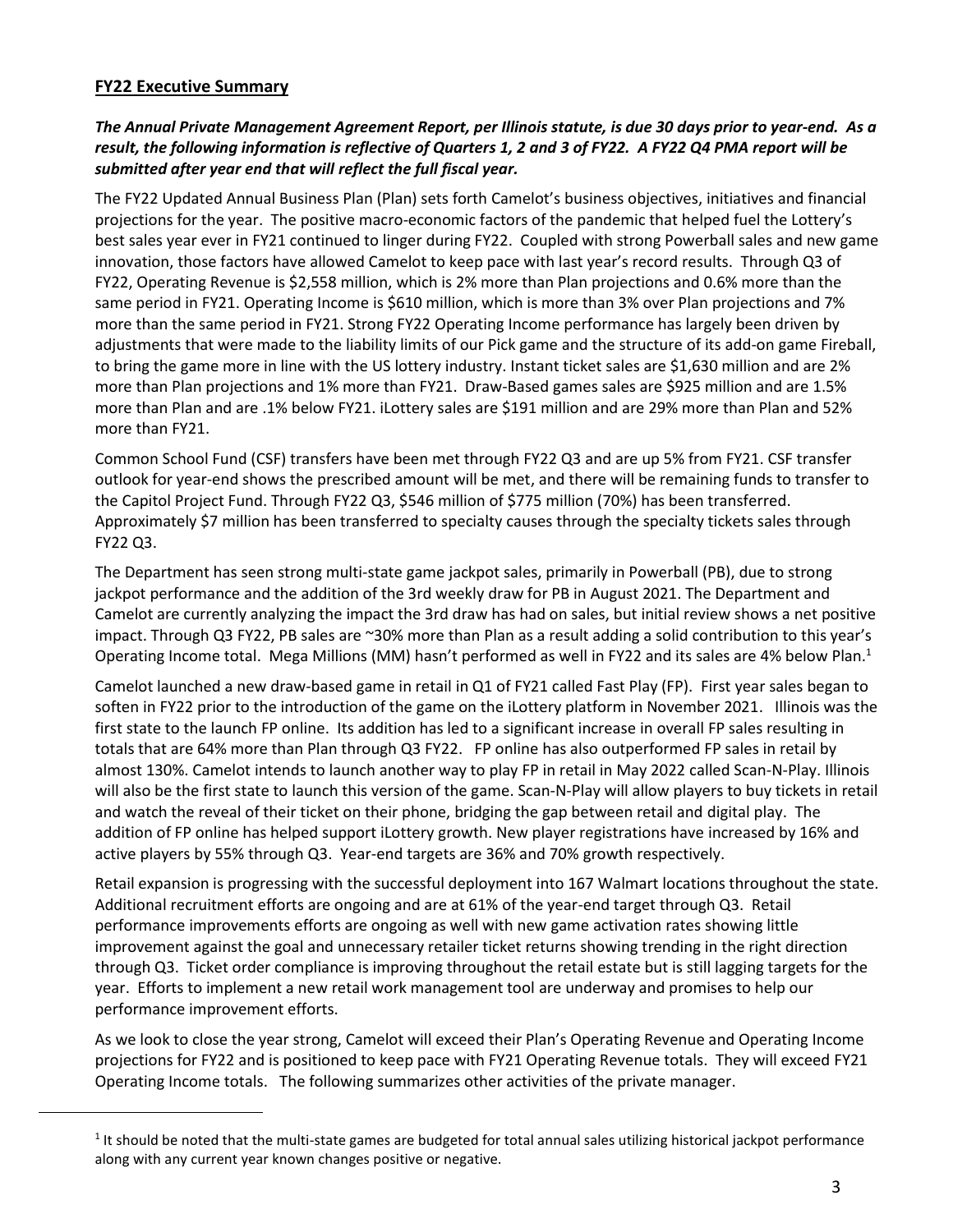# **FY22 Financial Performance Summary Detail Through Q3**

|                                             | FY21 Q1-Q3<br><b>Actual</b> | FY22 Q1-Q3<br><b>Business Plan</b>                      | <b>FY22 Q1-Q3</b><br><b>Actual</b> | Plan v. Actual |       | <b>FY20 v. FY21</b> |       |
|---------------------------------------------|-----------------------------|---------------------------------------------------------|------------------------------------|----------------|-------|---------------------|-------|
| <b>Operating Revenue</b>                    | \$2,543,955,487             |                                                         | \$2,503,657,169 \$2,558,124,516    | \$54,467,347   |       | 2.18% \$14,169,029  | 0.56% |
| <b>Operating Income</b>                     | \$572,179,388               | \$592,599,455                                           | \$610,376,090                      | \$17,776,635   |       | 3.00% \$38,196,702  | 6.68% |
| <b>Instant Ticket Sales</b>                 | \$1,614,745,607             | $\frac{1}{2}$ 1,591,935,818 $\frac{1}{2}$ 1,629,744,121 |                                    | \$37,808,303   |       | 2.37% \$14,998,514  | 0.93% |
| <b>Draw Based Game</b><br><b>Sales</b>      | \$925,896,795               | \$911,883,398                                           | \$925,111,655                      | \$13,228,257   | 1.45% | \$(785, 140)        | 0.08% |
| <b>Digital Sales</b>                        | \$126,415,068               | \$148,455,511                                           | \$191,594,670                      | \$43,139,159   |       | 29.1% \$65,179,602  | 51.6% |
| <b>CSF Transfers</b>                        | \$521,864,471               | \$545,724,000                                           | \$545,724,000                      |                |       | \$23,859,529        | 4.57% |
| <b>Specialty Ticket</b><br><b>Transfers</b> | \$7,339,934                 |                                                         | \$7,390,442                        |                |       | \$50,508            | 0.69% |

Table 1 – Annual Financial Targets and Results

# **Specialty Causes Detailed Transfers**

| <b>Specialty Ticket Cause</b>                                | <b>FY22 Transfers Through Q3</b> |  |
|--------------------------------------------------------------|----------------------------------|--|
| Veterans                                                     | \$1,342,782                      |  |
| Ticket for the Cure                                          | \$847,312                        |  |
| The MS Project                                               | \$547,699                        |  |
| <b>Red Ribbon Cash</b>                                       | \$866,224                        |  |
| <b>Special Olympics</b>                                      | \$809,098                        |  |
| Police Memorials                                             | \$676,045                        |  |
| <b>Homelessness Prevention</b>                               | \$1,141,548                      |  |
| Alzheimer's Awareness                                        | \$1,159,033                      |  |
| <b>Total FY22 Transfer to Specialty Causes</b><br>Through Q3 | \$7,390,442                      |  |

Table 2 – FY21 Specialty Ticket Proceeds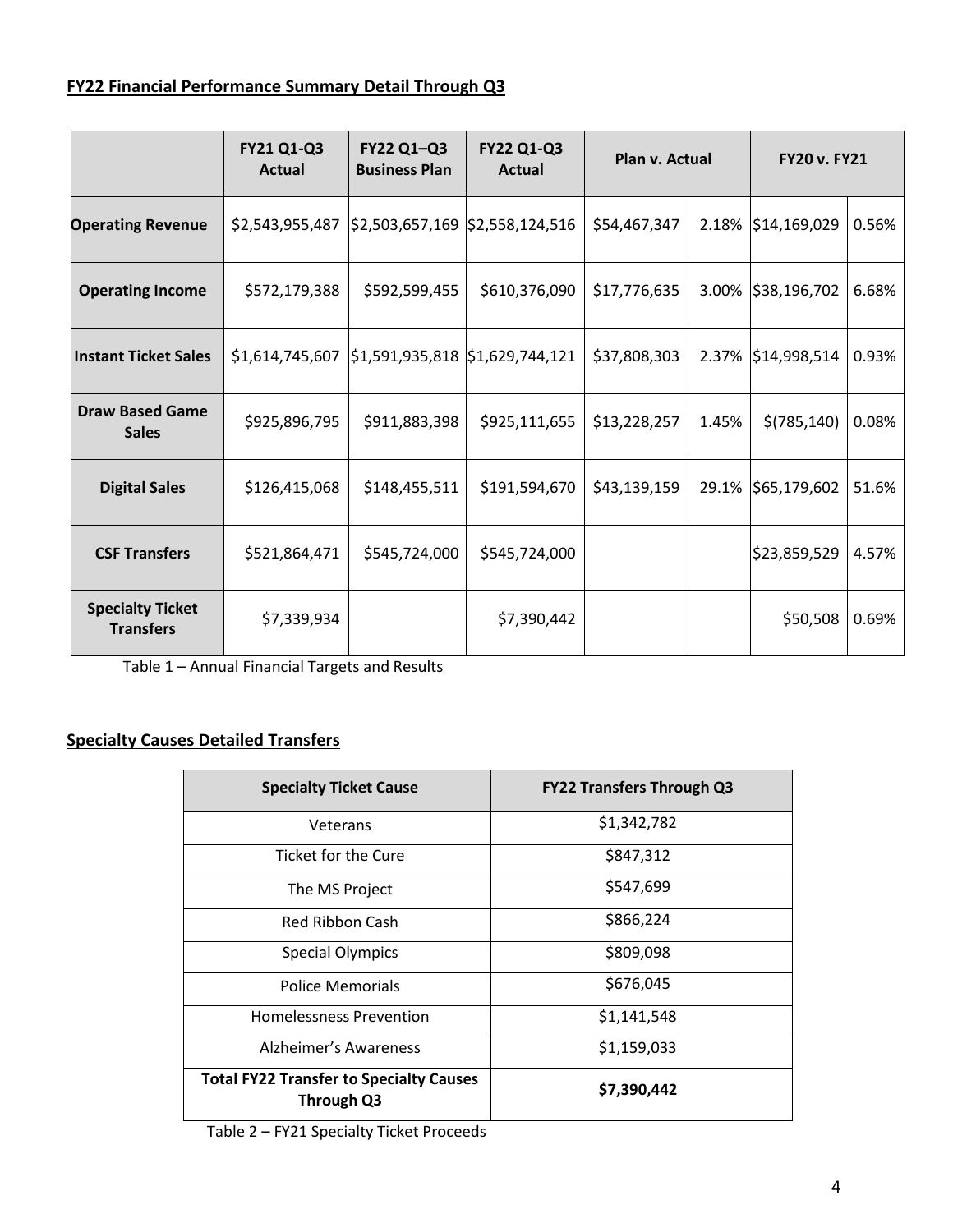The Department continues to maintain its portfolio of 8 specialty tickets in FY22 (representing almost 20% of the tickets in its portfolio). Illinois is unique in the lottery industry with the number of specialty causes it supports directly through the sale of instant tickets. 100% of the profits from each ticket is used to support Veterans' causes, Special Olympics programs, breast cancer research and support, multiple sclerosis research, HIV/AIDS research and treatment, police memorial funding, Alzheimer's support, and homelessness prevention.

Every dollar that is raised through sale of these tickets is important. The Department continues to explore ways to improve the program for the benefit of the causes and the Department. A simpler approach is needed that would improve overall program administration, enable better planning for the causes, improve the appeal of the program to a broader audience and the ability to market the program. Changes to the program will help improve the health of our whole portfolio of instant tickets as the number of specialty tickets have almost doubled in recent years. It would also enable efficiencies to be created that would lead to an overall net increase in scratch tickets sales for the Department. Changes will need to be enacted through legislation.

| <b>Fiscal Year</b> | <b>Internet Sales</b> |              | <b>Subscription Sales   Total iLottery Sales</b> | % of DBG<br><b>Sales</b> | % of Total<br><b>Sales</b> |
|--------------------|-----------------------|--------------|--------------------------------------------------|--------------------------|----------------------------|
| 2018 <sup>2</sup>  | \$27,611,697          | \$15,926,818 | \$43,538,515                                     | 4.2%                     | 1.5%                       |
| 2019 <sup>3</sup>  | \$39,864,695          | \$17,870,795 | \$57,735,490                                     | 5.2%                     | 1.9%                       |
| 2020               | \$72,236,397          | \$13,988,021 | \$86,224,418                                     | 9.0%                     | 3.0%                       |
| 2021               | \$153,710,298         | \$16,360,434 | \$170,070,732                                    | 13.7%                    | 4.9%                       |
| 2022 Q1-Q3         | \$178,487,6684        | \$13,107,002 | \$191,594,670                                    | 20.7%                    | 7.5%                       |

#### **iLottery Program**

Table 3 – iLottery Sales

The Department's iLottery (internet) program was expanded in FY20 by House Bill 3661 which was signed into law by Gov. JB Pritzker on June 28, 2019. The bill extended the iLottery program by three years, through 2022, and allowed the Department to sale all of its draw-based games (DBGs) through the iLottery program without a subscription. Previous legislation only allowed the sale of Mega Millions, Powerball and Lotto without a subscription online. Lottery players were able to take advantage of this new capability in the beginning of FY20. Along with a new iLottery mobile app and website interface that went live in Q3 of FY19 the new capabilities were supported by various marketing efforts which were designed to build awareness and widen the base of players who play online. On April 19, 2022, Gov. JB Pritzker signed House bill 4700 which was a Budget Implementation bill that extended the iLottery program for another three years.

FY22 Q1-Q3 iLottery sales exceeded \$191 million which is a 52% increase over FY21 Q1-Q3 sales. iLottery sales account for approximately 20.7% of all draw-based games sales and 7.5%of total sales in FY22 Q1-Q3.

 $^2$  FY18 was a partial year for Camelot who assumed private management responsibilities in Q3.

 $^3$  The Department transitioned to the Camelot's iLottery platform in late Q3 2019

<sup>4</sup> Sales shown are only for FY22 Q1-Q3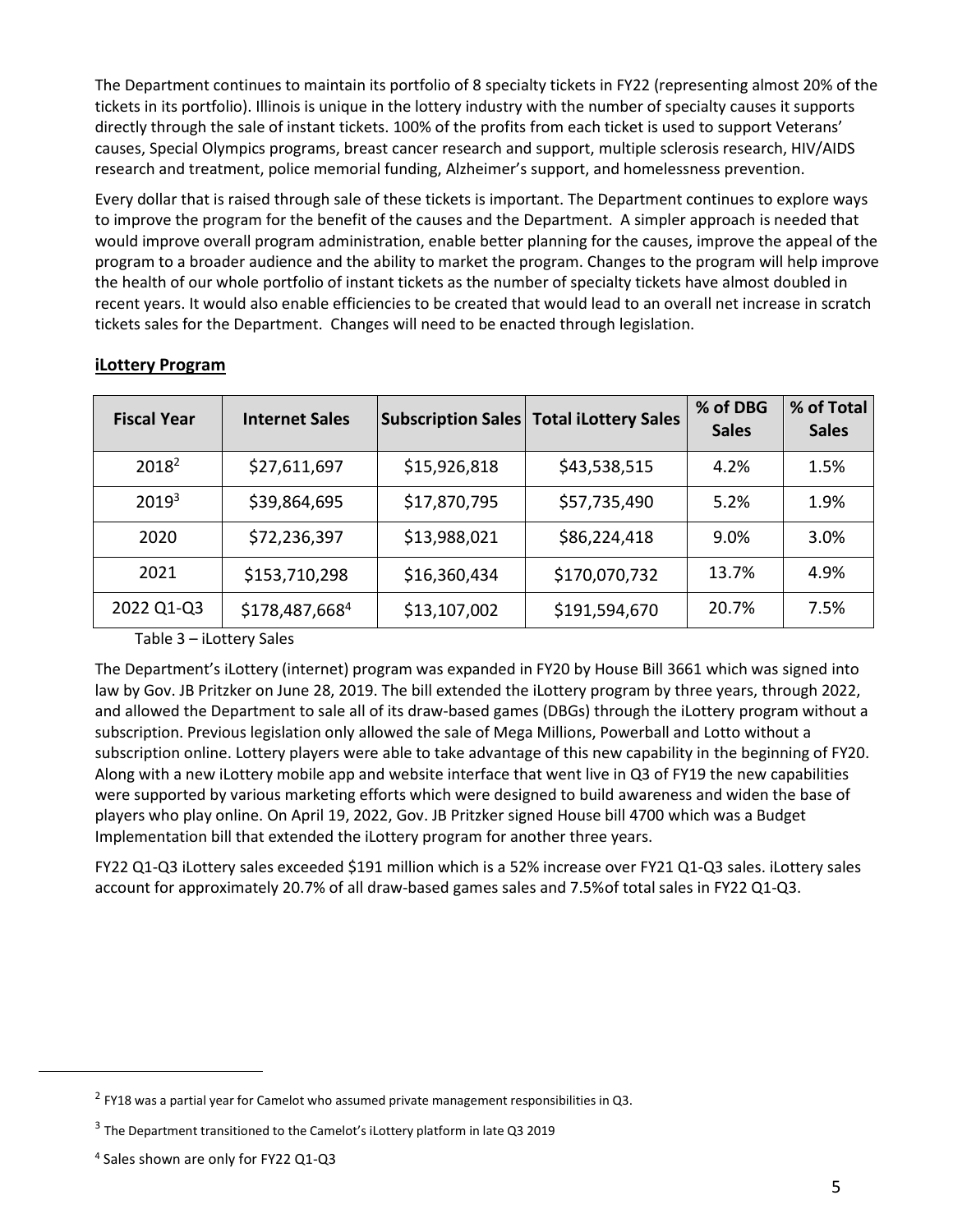# **Responsible Gaming**

The Illinois Lottery is committed to responsibly growing sales and maximizing economic benefits for the State of Illinois, while providing players with tools and resources to support positive play.

#### **Certifications**

The Illinois Lottery responsible gaming program is structured around the World Lottery Association Responsible Gaming Framework, which demonstrates international best practice for lottery responsible gaming. The Illinois Lottery holds Level 3 Responsible Gaming Framework certification with the World Lottery Association and is currently seeking Level 4 certification. Additionally, the Illinois Lottery is deemed compliant with the North American Association of State and Provincial Lotteries (NASPL) and the National Council on Problem Gambling (NCPG) Responsible Gaming Verification Standards at the Implementation level.

#### **Research**

The Illinois Lottery supports responsible gaming and problem gambling research to inform the continued development of the responsible gaming program and the sustainable, responsible growth of the business. Through various forms of formal and informal research, the Lottery seeks to learn more from its stakeholders to help identify possible gaps in the tools, safeguards, and information provided in support of positive play. Research efforts throughout FY22 included:

- Phase 1 of a responsible gaming Mystery Shopper pilot at retail locations across the State.
- Testing of messages to anchor the 2022 Problem Gambling Awareness Month campaign.
- Continuous evaluation of Illinois Lottery brand attributes relevant to the responsible gaming program via the monthly brand tracker.

#### **Employee Program**

Specialized responsible gaming training was provided to employees whose specific job duties include interaction with players or involvement in the design and development of the Illinois Lottery's products or marketing materials. These additional responsible gaming training sessions help ensure employees with the greatest ability to influence responsible gaming efforts are well-equipped to do so. The following business areas received specialized training during FY22:

- 1. Product. The Product team participated in a detailed walk-through of the responsible gaming standards that inform the development of all Illinois Lottery games to ensure the games offered to players continue to have an acceptable risk profile for a lottery game.
- 2. Marketing, PR, and Key Agency Partners. The Marketing Team, Public Relations Team, and at least one representative from each key marketing agency partner participated in a training that covered the responsible gaming considerations specified in the Marketing Code of Conduct. Guidance on the prohibited use of images that primarily appeal to children, phrases that could encourage excessive play, and ways to ensure that all game advertisements clearly describe where approximate odds can be located were covered as part of the training.

#### **Player and Retailer Education**

During the year, the Illinois Lottery launched statewide responsible gaming campaigns to promote positive play. Throughout November and December 2021, the Illinois Lottery widely promoted the message that lottery tickets are not suitable gifts for children and reminded players to "Gift Responsibly." During March 2022, which is problem gambling awareness month, the Illinois Lottery helped to raise awareness of problem gambling and available treatment services. Efforts for both campaigns included social media messaging, radio public service announcements, messaging on customer-facing screens in lottery retail locations, advertisements, and media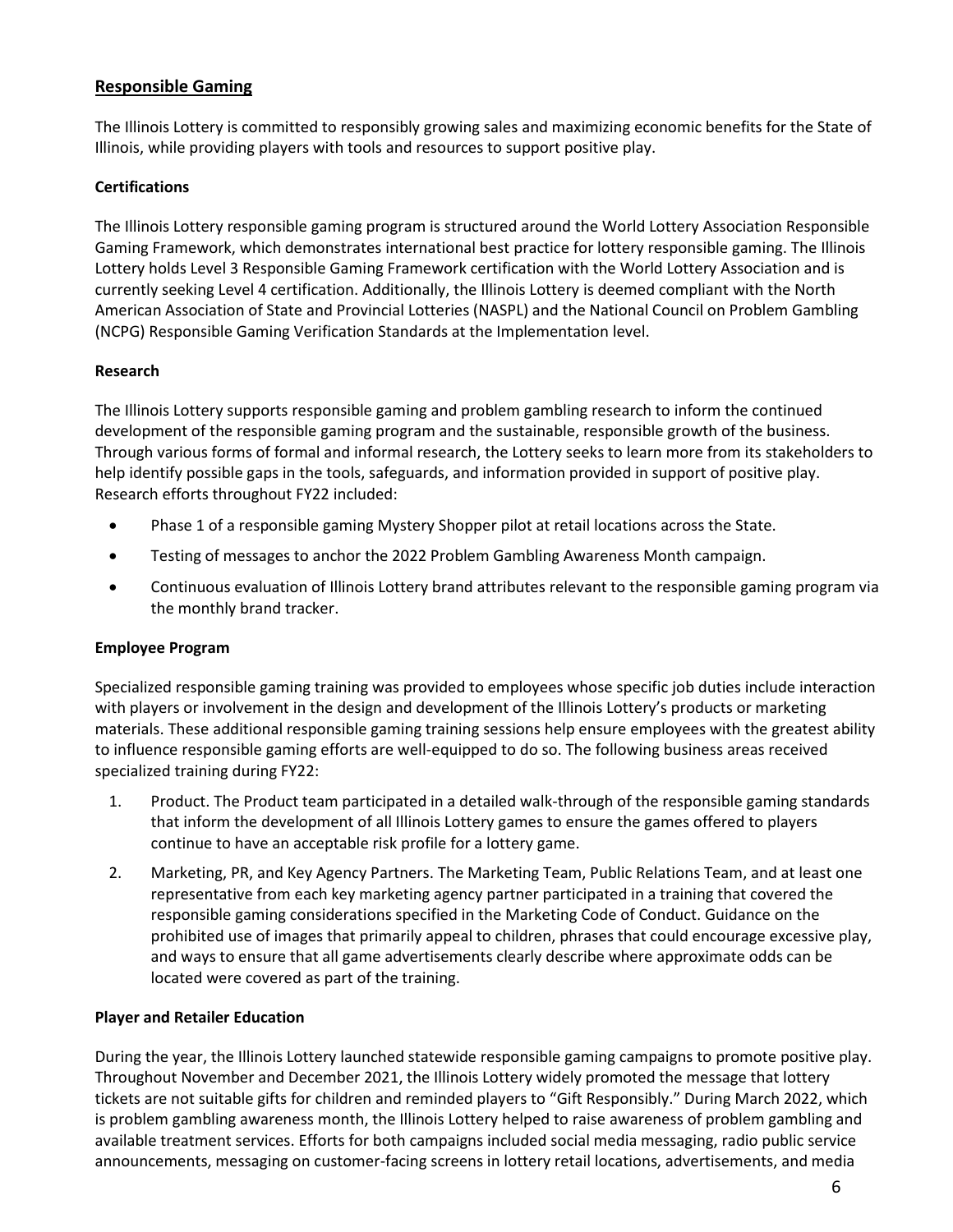releases.

#### **Remote Gaming Channels**

To complement the online launch of Fast Play in late 2021, the Illinois Lottery introduced a number of additional safeguards into the online environment to further support responsible play. These included:

- Limiting the maximum number of Fast Play tickets that can be purchased within a 24-hour period to 75.
- Allowing players to lower their Fast Play purchase limits—which will take immediate effect—at any time within the Account Management section of their Illinois Lottery account or by calling the Illinois Player Hotline at 1-800-252-1775.
- Requiring a 24-hour cooling off period for any requests to raise a previously lowered Fast Play purchase limit (players may never raise a limit above the 75-ticket maximum set by the Illinois Lottery).
- Limiting the maximum number of Fast Play tickets that can be purchased in any one transaction to 20.
- Sending nudge notifications at 30-minute intervals to encourage players to take a break.
- Imposing mandatory 15-minute time outs for every five hours of continuous play.
- Programming the play time for each Fast Play game at no less than 11 seconds.

These measures are in addition to the existing responsible gaming safeguards online for all players, including maximum deposit limits and mandatory ID verification and geo-location for all players.

#### **Stakeholder Engagement and Reporting**

To support the transparency of the Illinois Lottery's responsible gaming efforts and encourage stakeholder feedback on opportunities to advance the responsible gaming program, the Lottery published its first annual responsible gaming report. This inaugural report provided an overview of the responsible gaming program and initiatives from calendar year 2021. A copy of the report can be found at: https://www.illinoislottery.com/aboutthe-games/responsible-and-safe-play/our-commitment.

## **Marketing and Advertising**

The marketing and advertising activities of the Department are the responsibility of the private manager and are designed to drive awareness and encourage consumer engagement with the Illinois Lottery brand. In FY21, the Department leveraged a wide variety of media channels to promote the brand, including linear TV, connected and streaming TV, terrestrial and streaming radio, out-of-home advertising, print, digital and social media. Channels leveraged were determined by needs of the brand at specific times – from mass awareness to targeted tactics.

In addition to paid media, the Department leveraged owned media channels, including customer relationship management (CRM) and social media, to distribute messaging digitally and used dedicated lottery sales staff to help collaborate with retail partners to ensure effective placement of promotional materials in stores. Finally, the Department leveraged experiential activation to engage with consumers at events across the state.

In FY22, the Department's marketing and advertising was focused around five key initiatives:

- 1. Leverage a new creative platform for Instants, drive efficiencies and create consistency
- 2. Strategically support the retail estate in a changing consumer environment through retailer
- 3. partnership promotions and data-driven pilots
- 4. Drive iLottery growth through digital acquisition campaigns to support Fast Play online